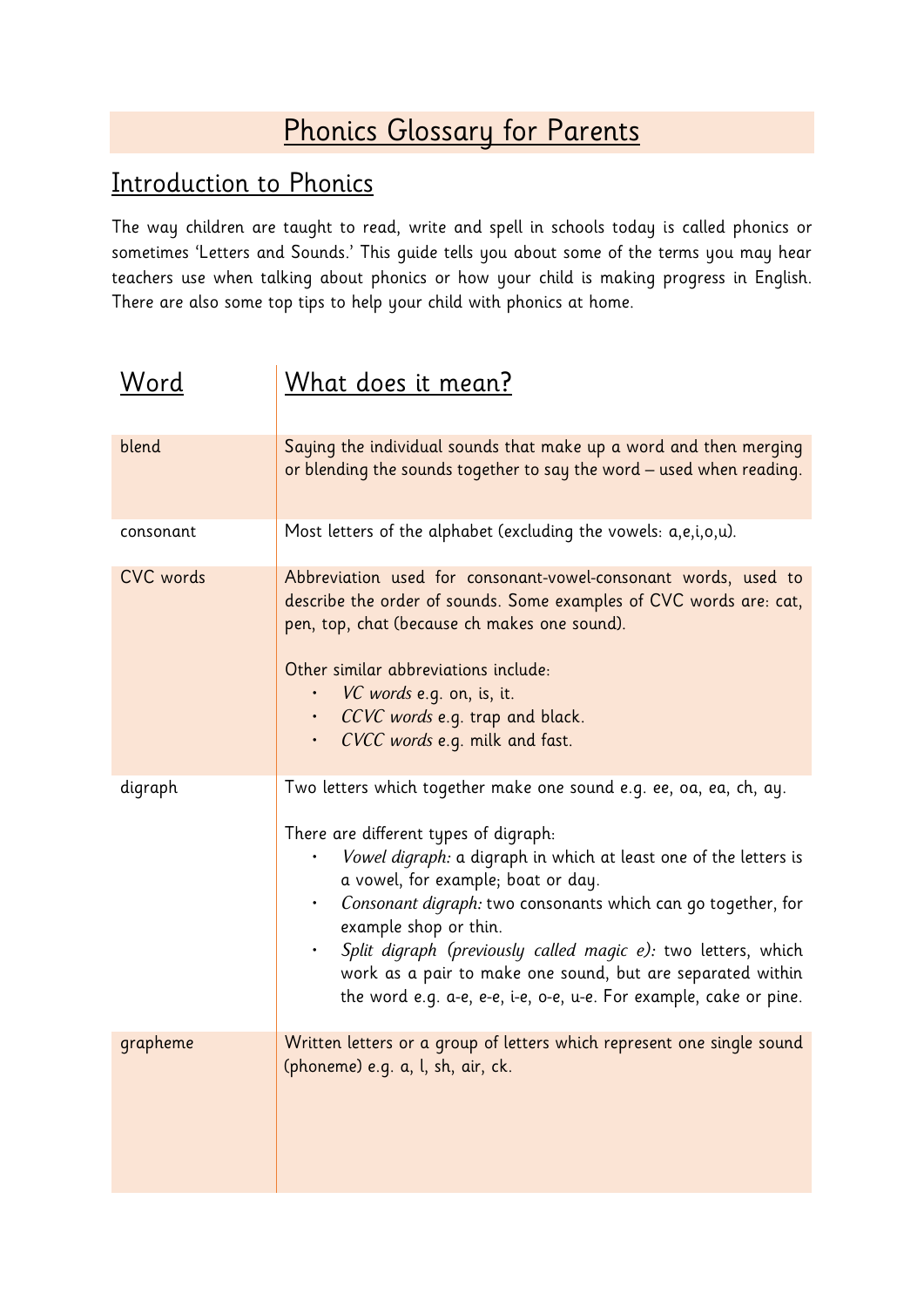| Letters and Sounds | A Government document detailing the teaching of phonics.                                                                                                                                                                                                                                                                                                                                                                                                                                                                                                                                                                                                                                                                                                                                                                                                                                                                                                                                                                                                                                                                                |
|--------------------|-----------------------------------------------------------------------------------------------------------------------------------------------------------------------------------------------------------------------------------------------------------------------------------------------------------------------------------------------------------------------------------------------------------------------------------------------------------------------------------------------------------------------------------------------------------------------------------------------------------------------------------------------------------------------------------------------------------------------------------------------------------------------------------------------------------------------------------------------------------------------------------------------------------------------------------------------------------------------------------------------------------------------------------------------------------------------------------------------------------------------------------------|
|                    | There are 6 phases described:<br>Phase 1: This is split into 7 aspects, which focus on hearing<br>and talking about environmental sounds and letter sounds.<br>Phase 2: Learning 19 letters of the alphabet, along with the<br>$\bullet$ .<br>first 5 'tricky words and using them to read and spell simple<br>words and captions'.<br>• Phase 3: Learning the remaining letters of the alphabet, some<br>2 and 3 letter digraphs, along with the next set of 'tricky<br>words'. Reading and writing captions and sentences.<br>Phase 4: Learning to blend and segment longer words,<br>$\bullet$ .<br>including words with adjacent consonants and more than one<br>syllable. Reading and writing using these and the next 'tricky<br>words', within sentences.<br>· Phase 5: Learning alternative spellings and pronunciations for<br>phonemes, including their common usage within words.<br>Reading and writing using these and the next 'tricky words',<br>within sentences.<br>· Phase 6: Learning longer words and spelling rules. Children<br>may work from another document from this point, called<br>'Support for Spelling'. |
| phoneme            | A single sound that can be made by one or more letters $-$ e.g. s, k, z,<br>oo, ph, igh.<br><b>Top Tip!</b><br>When starting phonics, avoid using the letter names (see, ay, tee etc)<br>and use the sounds instead (c, a, t)! This will help your child with<br>spelling and recognising letter sounds when reading. Letter names can<br>be introduced more gradually.                                                                                                                                                                                                                                                                                                                                                                                                                                                                                                                                                                                                                                                                                                                                                                 |
| phonics            | Phonics teaches children to listen to and identify the sounds that make<br>up words. This helps them to read and write words.                                                                                                                                                                                                                                                                                                                                                                                                                                                                                                                                                                                                                                                                                                                                                                                                                                                                                                                                                                                                           |
| pure sound         | Pronouncing each letter sound clearly and distinctly without adding<br>additional sounds to the end e.g. 'f' not 'fuh.'<br>Top Tip!<br>It is tricky to say some sounds without the 'uh' sound at the end $-$<br>like b, d, v and g! Try to emphasise the main letter sound when talking<br>about these letter sounds. Some are easier to say by dragging the<br>sound out e.g. ffffff rather than 'fuh' or mmmmmm rather than 'muh.'                                                                                                                                                                                                                                                                                                                                                                                                                                                                                                                                                                                                                                                                                                    |
|                    |                                                                                                                                                                                                                                                                                                                                                                                                                                                                                                                                                                                                                                                                                                                                                                                                                                                                                                                                                                                                                                                                                                                                         |